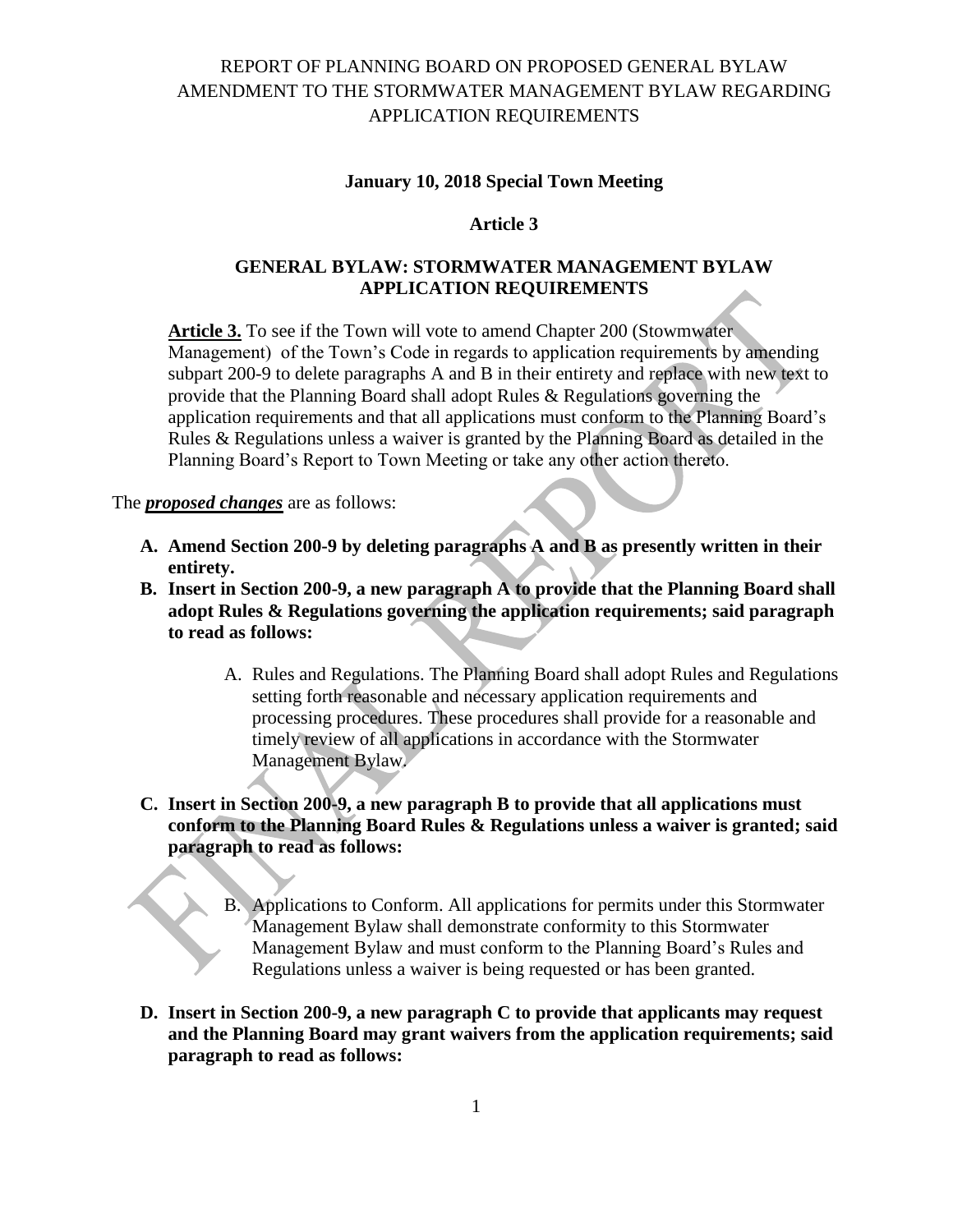# REPORT OF PLANNING BOARD ON PROPOSED GENERAL BYLAW AMENDMENT TO THE STORMWATER MANAGEMENT BYLAW REGARDING APPLICATION REQUIREMENTS

C. Waivers. The applicant may request, and the South Hadley Planning Board may grant, a waiver from any information requirements it judges to be unnecessary to the review of a particular plan.

**OBJECTIVE:** The objective of this article is to provide streamline the application requirements and to provide flexibility in setting the application requirements.

**SUMMARY:** This article seeks to provide authority for the Planning Board to establish Rules & Regulations which specify the application requirements under the Stormwater Management Bylaw. The existing Bylaw provisions (provided below) are very prescriptive of what must be submitted including the number and form of the submittal:

- *A. Application for approval of a stormwater management permit or waiver shall include the following:*
	- *(1) A stormwater management and erosion and sediment control plan or an application for waiver of a stormwater management and erosion and sediment control plan shall be submitted to the South Hadley Planning Board for review and approval for any proposed development specified in Article III. Ten copies of the stormwater management and erosion and sediment control plan shall be submitted, and clearly labeled, along with other documents required in this bylaw for site plan review. The plan shall contain supporting computations, drawings, and sufficient information describing the manner, location, and type of measures in which stormwater runoff will be managed from the entire development during construction and after construction and/or site development. The plan shall serve as the basis for all subsequent construction and/or site development. This stormwater management and erosion and sediment control plan shall contain sufficient information to describe the nature and purpose of the proposed development.*

*(2) Ongoing maintenance agreement.*

- *(3) Nonrefundable application fee.*
- *B. The applicant may request, and the South Hadley Planning Board may grant, a waiver from any information requirements it judges to be unnecessary to the review of a particular plan.*

This amendment will give the Planning Board authority to specify the number and format of applications as they do for Site Plan Review, Special Permit, and Subdivision submittals. It will not change the requirements for Stormwater Management Permits or the standards for their approval.